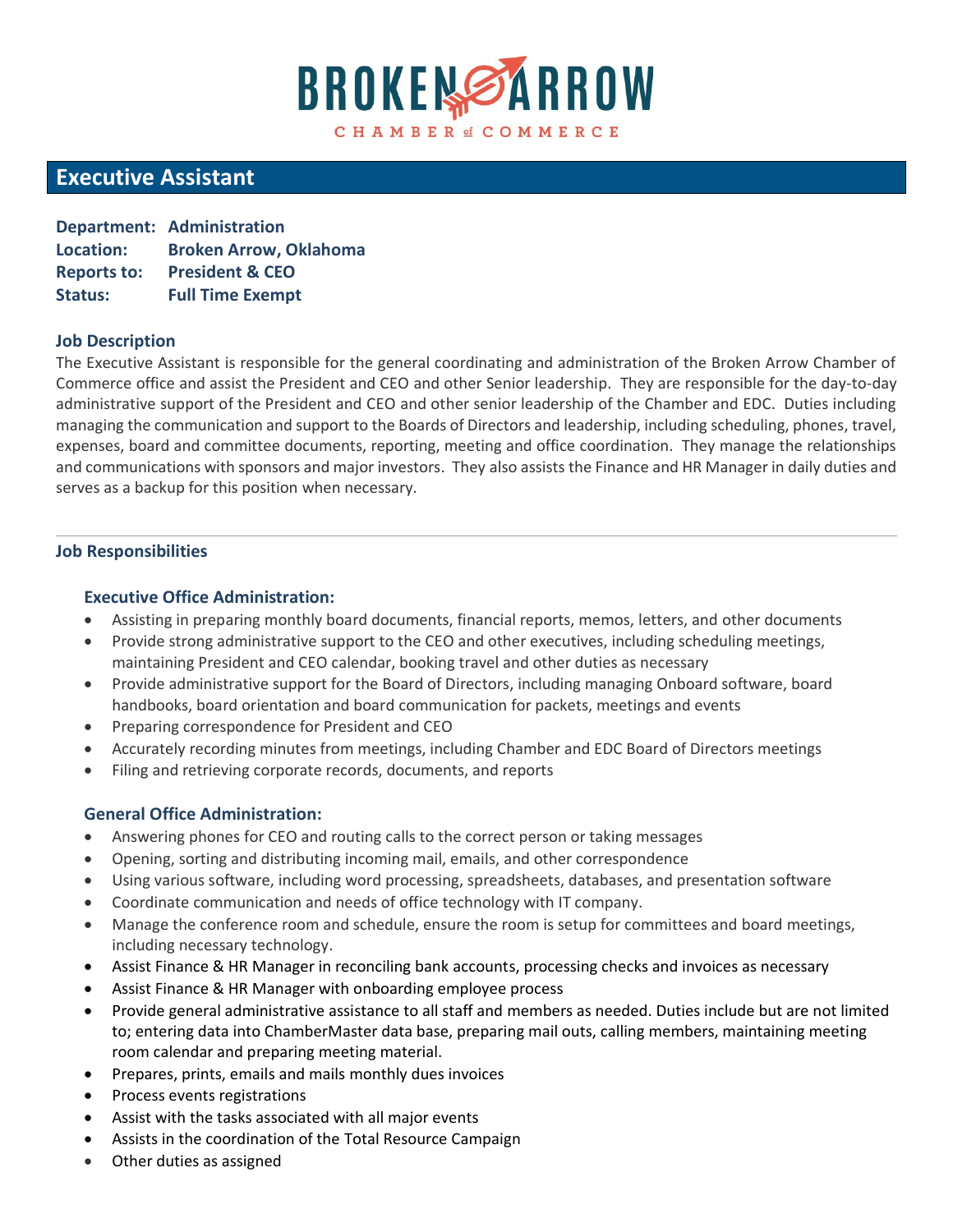#### **Skills Required**

- Proven experience as an executive assistant or other relevant administrative support experience.
- Highly skilled in customer service
- Excellent organization and time management skills
- Excellent verbal and written communication skills
- Detail oriented and ability to multi-task
- Able to work independently and within a team environment
- Deadline oriented, highly disciplined, and can self-manage
- Take direction from multiple people in the organization
- Proficient in Microsoft Office programs including Outlook, Excel, PowerPoint and Word
- Capable of maintaining sensitive/confidential information
- Position requires attendance at a few events which are some nights and/or weekends.

#### **Experience Level**

• 3+ years in an office environment, preferable in an executive assistant role

#### **Education Requirement**

- Must be a high school graduate
- Associates or Bachelor's Degree preferred

#### **Physical/Mental Requirements**

- The BA Chamber is committed to continuous personal development including tactical skills as well as transformational soft skills. The position will require proficiency at the following EI (emotional intelligence) skills: Teamwork and collaboration, self-awareness, organizational awareness, self-control, adaptability, transparency, initiative and demonstrated ability to work effectively under pressure while meeting deadlines.
- Employee is regularly required to verbally communicate
- Specific visions abilities required by this job include close vision, distance vision, color vision, peripheral vision, depth perception, ability to adjust focus
- Must be able to work at the office, stand and move intermittently throughout the work day
- Must possess sight/hearing senses to adequately perform the functions of the job
- May be required to sit or stand for long periods of time
- May be required to lift up to twenty-five (25) pounds
- Must be able to assist with night or weekend events
- Must possess a valid Driver's License and have reliable transportation

#### **Salary and Benefits**

- The position is full-time salaried position, salary depending on experience
- The Chamber pays for employee's basic health, dental and vision insurance
- 401(k) plan, with 4% matching
- Basic Life and AD&D insurance
- 14 paid holidays
- 10 days paid vacation
- 12 days sick leave per year